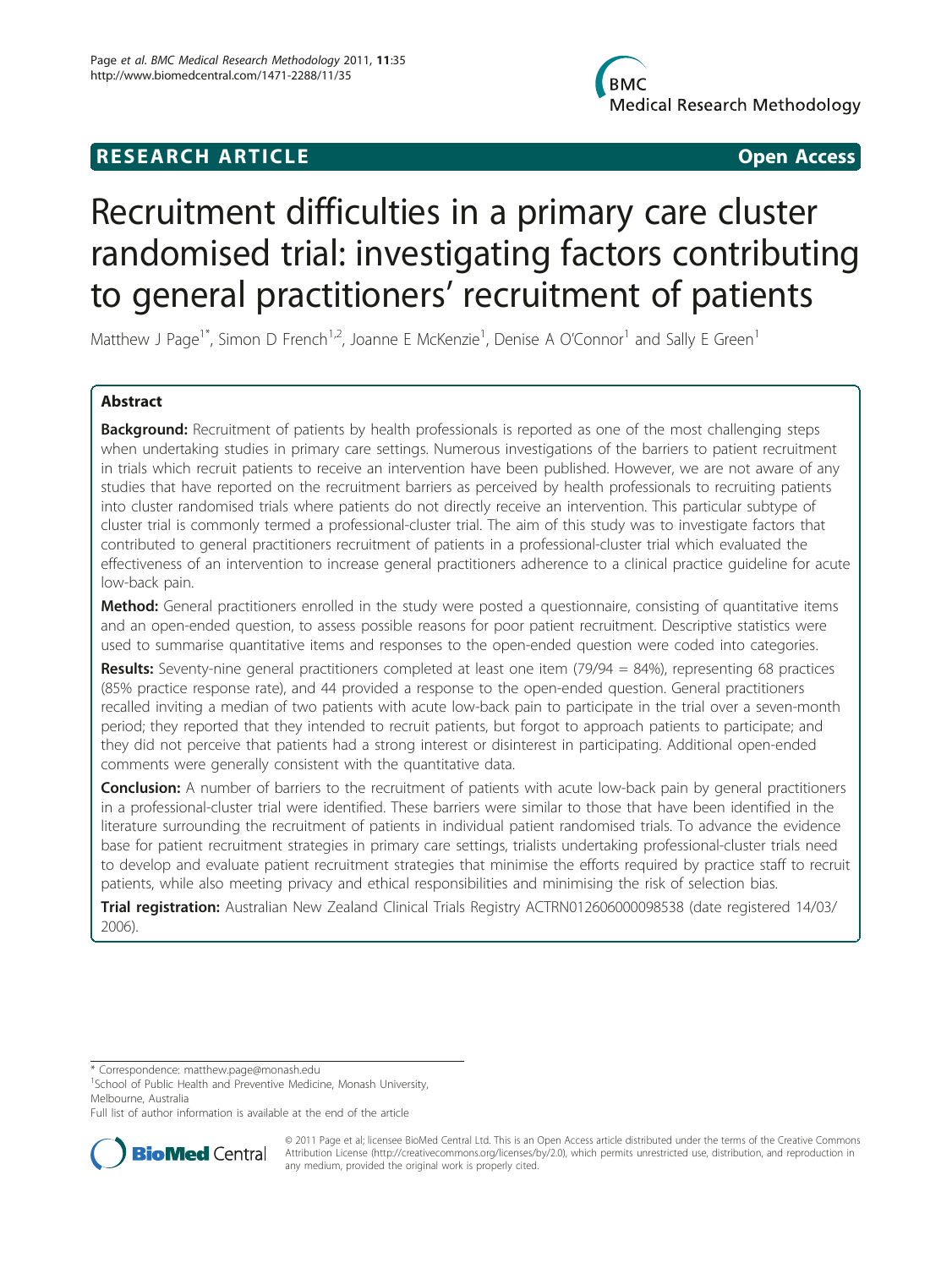# Background

Patient recruitment is often reported as the most challenging step in conducting randomised trials (RTs) and data on effective recruitment strategies is lacking [\[1](#page-7-0)-[3](#page-7-0)]. This is particularly the case for cluster randomised trials (CRTs), where intact social groups (for example, primary care clinics or schools), rather than individuals, are the unit of randomisation [[4,5\]](#page-7-0). Lower level evidence in the form of case studies describing recruitment successes and failures experienced in individual patient RTs [\[6](#page-7-0)-[10](#page-7-0)] and CRTs which recruit patients to receive an intervention [[11-13\]](#page-7-0) exists. Results of these studies suggest that barriers such as time constraints, forgetting to recruit, and too few eligible patients influence recruitment rates [[9,14,15](#page-7-0)]. However, to our knowledge, no studies have been undertaken to investigate factors associated with recruitment of patient participants for a particular subtype of CRT known as a professional-cluster trial [[16](#page-7-0)]. In these trials, interventions are targeted at health professionals, and while patients are likely to be effected by any change in health professional behaviour, patients do not directly receive an intervention. The paucity of research for this subtype of CRT is perhaps unsurprising, since it is preferable to have separation in cluster trials between those receiving the intervention (and thus aware of their allocation), and those recruiting patient participants [[17](#page-7-0)]. However, there are instances where due to privacy issues, and financial and feasibility constraints, it becomes difficult to have this separation. Different barriers to recruitment of patient participants in this type of trial may exist compared with other designs. Therefore, the aim of this study was to investigate factors that contribute to GPs' recruitment of patients in a professional-cluster trial.

Professional-cluster trials are frequently used in the field of implementation science to evaluate interventions designed to increase uptake of research into clinical practice [[18,19\]](#page-7-0). In these trials, patients may be recruited to provide measures of patient outcomes (for example, health outcomes), or measures of practitioner behaviour (for example, whether their GP provided a particular treatment), or both. The latter may occur in instances where it is not possible to measure practitioner behaviour through other sources (for example, clinical records or administrative data).

Recruitment of patient participants into professionalcluster trials can result in selection bias from the selective recruitment of patients by individuals who are often aware of intervention allocation (for example, Farrin 2005 [\[11](#page-7-0)]). Strategies to minimise the risk of this selection bias in professional-cluster trials have been recommended, such as identification of patients prior to treatment allocation, blinding of recruiters, and collection of routine data available in patient files [[20,21](#page-7-0)]. In Australia, collection of data from patient medical files can only be undertaken with the patient's consent for a particular study [\[22](#page-7-0)]. Further, health professionals cannot provide researchers with contact details of patients to invite them to give this consent without the patient's permission. This poses a number of challenges to trialists undertaking professional-cluster trials in Australian primary care settings, as the privacy and ethical responsibilities, resources available, and the nature of the clinical condition means it may only be possible to recruit patients through practitioners who are aware of their allocation status.

While it may be supposed that the factors that contribute to health professionals' patient recruitment rates in professional-cluster trials are similar to those in individual patient RTs, differences may also be expected. For example, in professional-cluster trials, patients are less likely to perceive they will directly gain, and so may be less interested in being involved, or their health professional may perceive this to be the case and be less motivated to approach them for participation [[14](#page-7-0),[23\]](#page-7-0). Determining whether this poses a barrier to patient recruitment is useful as it suggests that the way to promote participation may have to be more targeted for professional-cluster trials. The IMPLEMENT CRT [\[24](#page-7-0)] provided an opportunity to explore factors contributing to poor patient recruitment in a professional-cluster trial.

#### Design of the IMPLEMENT CRT

The IMPLEMENT CRT was funded by the Australian National Health and Medical Research Council (NHMRC) to test the effectiveness of a theory-based intervention to implement a clinical practice guideline (CPG) for acute non-specific low-back pain (LBP) into general practice in Victoria, Australia [[24](#page-7-0)]. Forty-five primary care practices (59 GPs) were randomly allocated to the intervention, comprising two interactive workshops incorporating behaviour change techniques to target barriers to CPG implementation, and 47 practices (53 GPs) were allocated to the control arm of dissemination of a printed copy of the CPG. The primary GPlevel outcome was whether the GP referred the patient for a plain x-ray within three months post-patient enrolment determined from medical records of consenting patients. The primary patient-level outcome was LBPspecific disability three months post-enrolment, collected via telephone interviews. Details of secondary outcomes and eligibility criteria for general practices, GPs, and patients are available in the protocol [[24\]](#page-7-0). We aimed to recruit 2300 patient participants from 92 practices.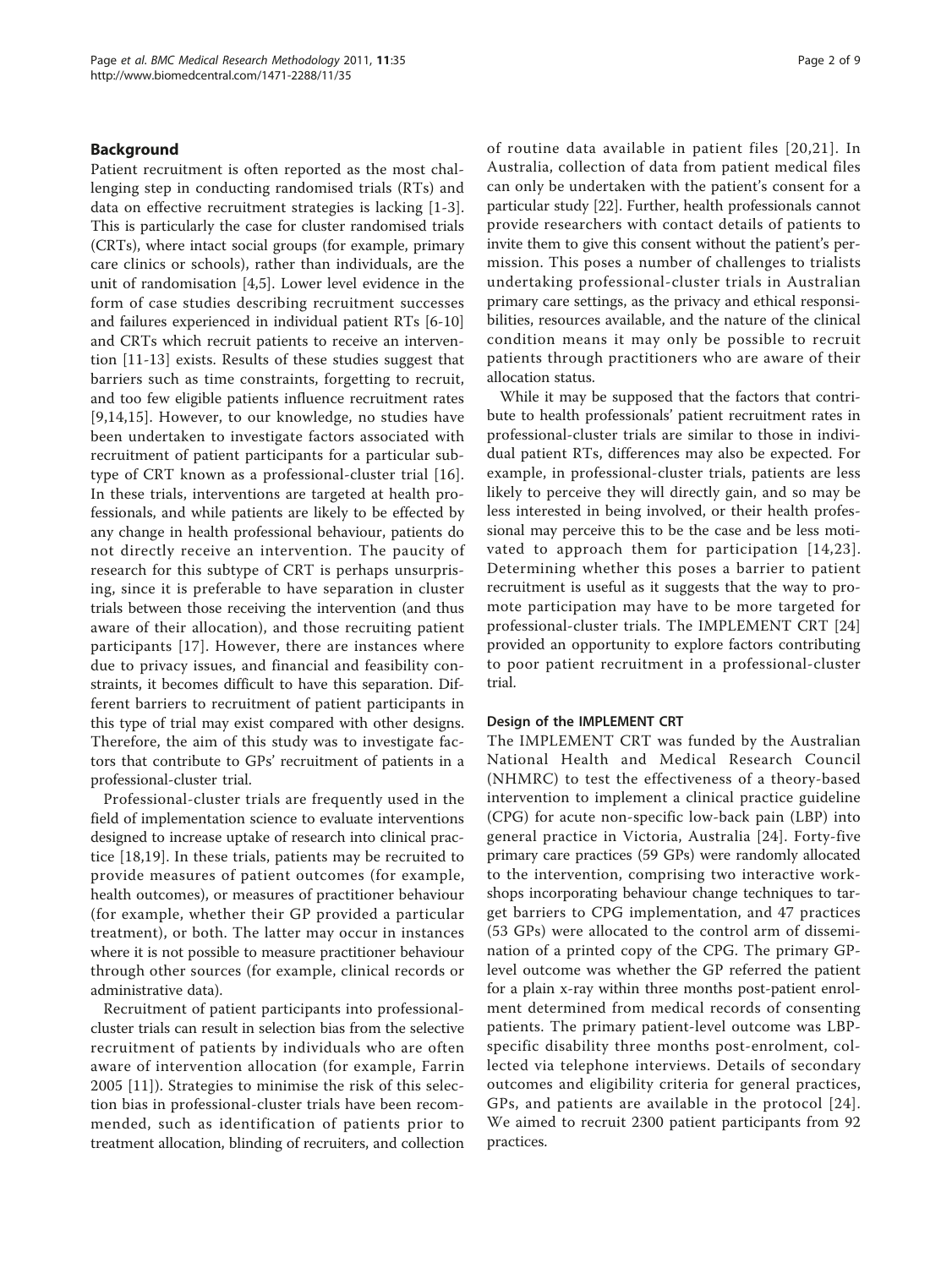# Recruitment strategies used in the IMPLEMENT CRT

Three recruitment strategies were used during the CRT. No financial incentives were offered to the GPs to recruit patients and GPs were not affiliated with the academic centre that conducted the study. The first strategy was designed to minimise potential selection bias from selective recruitment of patients and did not involve GPs identifying potential participants. Recruitment strategies two and three were more susceptible to selective recruitment since in these strategies the GPs were involved in identifying potential participants. These recruitment strategies, and the numbers of participants recruited, are outlined in Figure 1.

# Aim

The reasons for the poor response to recruitment strategies two and three were unclear and raised several questions. Did the GPs disseminate the recruitment handouts? Were approached patients interested? Did GPs have difficulty recruiting patients? What were the reasons for this? The aim of this study was therefore to investigate factors that contributed to GPs' recruitment of patients with acute LBP in the IMPLEMENT CRT.

# **Methods**

Nine months after patient recruitment began, a questionnaire was mailed to all GPs still participating in the

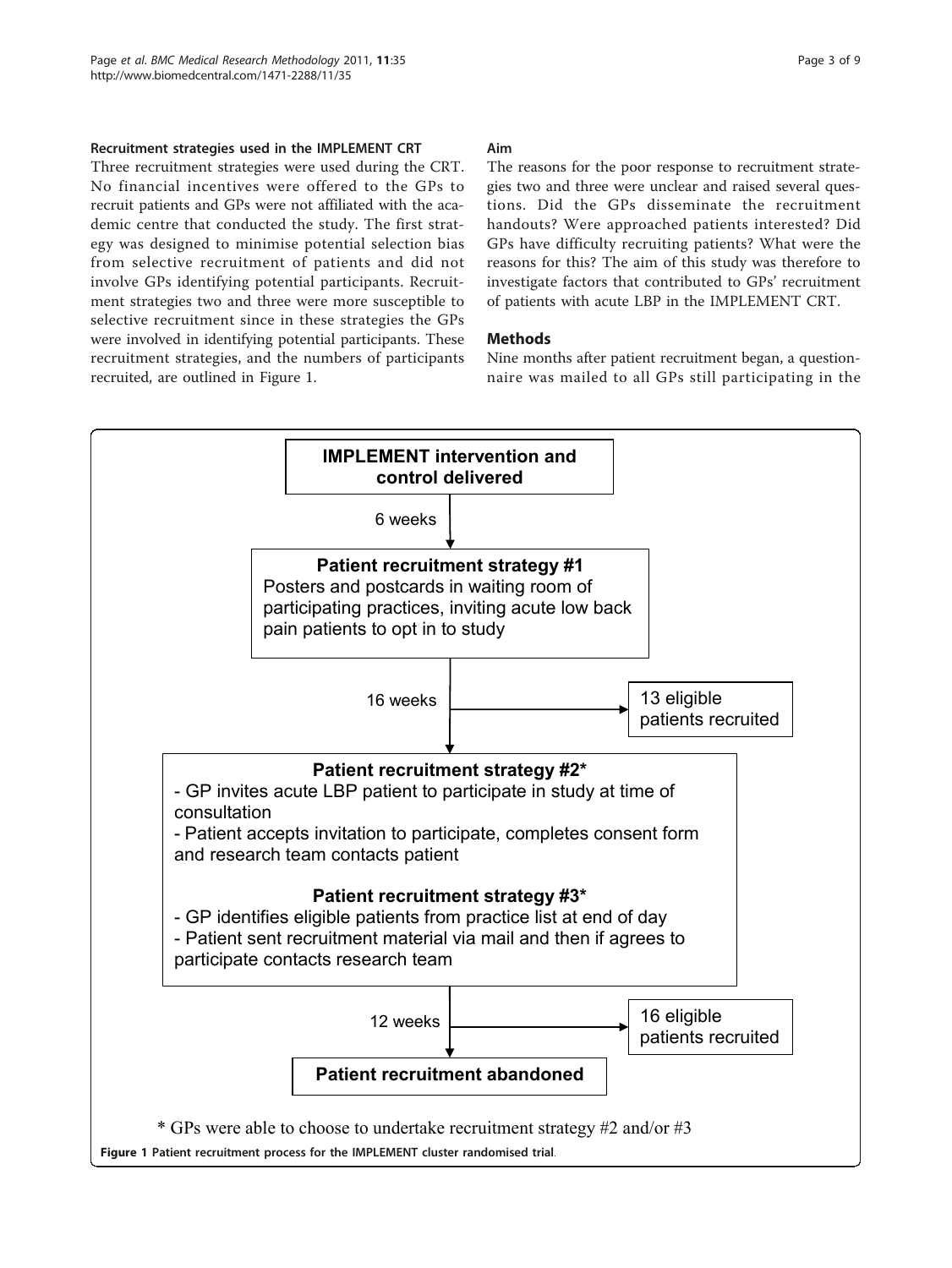IMPLEMENT CRT (94 GPs from 81 practices). Eleven practices (six from the intervention group and five from the control group) comprising 18 GPs dropped out of the study prior to the start of patient recruitment, so were not posted a questionnaire. GP reasons for withdrawing from the trial before patient recruitment included being too busy to continue, GP left the included practice and GP poor health. Non-responders to this questionnaire were contacted by mail reminders and by telephone.

This questionnaire included seven items to assess possible reasons for the poor recruitment of patients as perceived by the GPs (see Figure [2](#page-4-0)). The authors developed the questionnaire by creating an item for each of the hypothesised reasons for poor recruitment in the trial, and then piloted the items with the clinical investigators. One item asked GPs to recall the number of patients with acute LBP they invited to participate over the recruitment period. Five seven-point Likert-scale items were used to measure factors which were potentially predictive of recruitment (for example, intention to recruit and forgetting to recruit). An open-ended item was included for GPs to provide comments about the recruitment process and whether there was anything further they thought we could have done to assist them. Double data entry was used to enter the questionnaire data, and discrepancies were resolved via discussion with a third researcher. Descriptive statistics (means, medians, inter-quartile ranges (IQRs) and 95% confidence intervals (CIs)) were calculated for the quantitative items, based on the available data for each item. Data were analysed at the practice level to adjust for correlation that may occur between GPs within the same practice by calculating an average response for practices with more than one GP (9/68 practices).

Comments provided in response to the open-ended question that were interpreted as being sufficiently similar in theme were coded into categories developed by two researchers independently. Coding of comments provided in response to the open-ended question was done freely rather than based on a pre-developed framework. Two researchers independently extracted themes from each comment, for example, if a GP wrote "I am sorry but I just forgot to recruit patients for this study", a possible theme nominated could be 'Forgot to recruit patients'. The researchers listed more than one theme/ category resulting from each comment if applicable. Any discrepancies in the themes assigned to each comment by the two researchers were resolved via discussion.

Ethical approval for this study was obtained from the Monash University Standing Committee on Ethics in Research involving Humans (2006/047).

### Results

Seventy-nine GPs completed at least one item (79/94 = 84% GP response rate), representing 68 of 81 practices

(84% practice response rate) who participated in the patient recruitment strategies. Just under half the GPs  $(n = 44)$  provided a response to the open-ended question. Table [1](#page-5-0) shows the baseline characteristics of those GPs who were posted the survey about patient recruitment, and those who dropped out of the trial before the patient recruitment phase. Most characteristics were similar, except that for those who dropped out of the study, none of them reported a special interest in LBP, compared to 17% of those GPs who stayed in the study and were posted the final questionnaire.

The sample of respondents consisted of GPs with a mean age of 52.2 years (SD = 11.2), who practised on average 38.6 hours per week  $(SD = 13.4)$ , 52 were males (66%) and 39 GPs were allocated to the intervention. When surveyed at baseline, the GPs reported consulting a median of eight patients with acute LBP per week (IQR 4-10).

General practitioners recalled inviting a median of two patients with acute LBP (interquartile range 0 - 5.5) to participate in the IMPLEMENT CRT, with a maximum of 20 patients. Twenty-six GPs (28%) reported inviting no patients. Across the 71 GPs who responded to this item, the total number of patients they recalled inviting during the recruitment period was 287.

Table [2](#page-5-0) describes GPs' responses to patient recruitment items in the survey. GPs had high intention to approach eligible patients with acute LBP into the trial (item 2), and they indicated they did treat some patients with acute LBP during the recruitment period (item 3). On average, GPs recalled some awareness of seeing the recruitment material for the trial in their waiting rooms (item 4); however, there was some variability in this awareness. GPs indicated they forgot to approach patients with acute LBP to participate in the trial (question 5), but when they did approach patients to participate, patients showed neither an interest nor disinterest in participating (question 6).

Analysis of the open-ended comments identified six reasons for the poor recruitment: time constraints, few eligible patients, forgot to recruit patients, confusion about recruitment strategies, lack of patient interest and lack of patient incentives (Table [3\)](#page-6-0). There were nine coding discrepancies, out of a total 44, between the two coders that were all resolved via discussion.

### **Discussion**

The results of this survey provide some insight into factors that contributed to recruitment issues in the IMPLEMENT professional-cluster trial. The results suggest that few patients with acute LBP were invited to participate in the trial, despite GPs indicating at the beginning of the study that they saw a median of eight eligible patients per week on average. Despite intending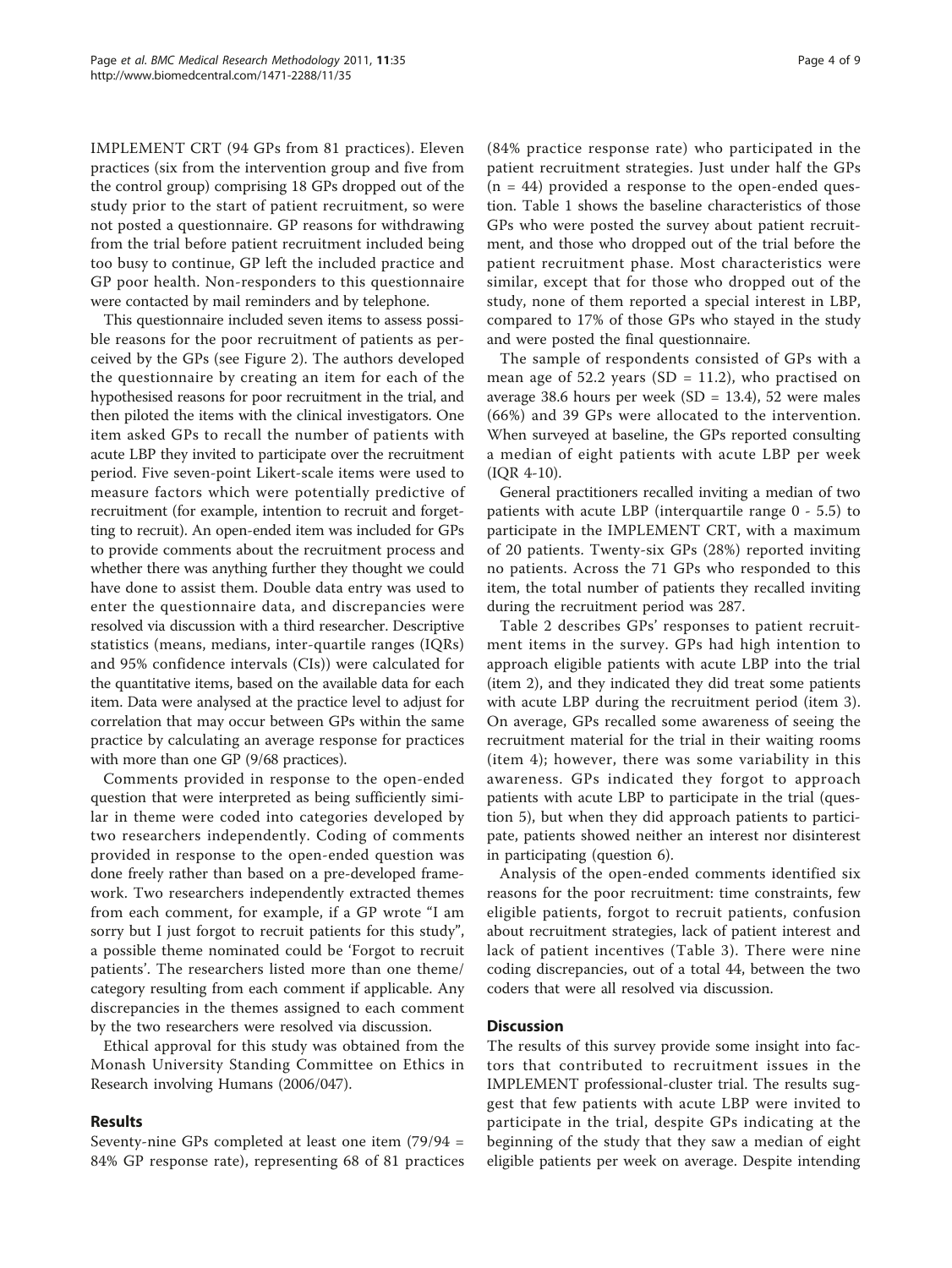<span id="page-4-0"></span>As explained in the cover letter, we were unable to recruit the required number of patients for this study with acute low-back pain. We attempted to recruit patients in your practice from November 2007 to June 2008. We placed posters and postcards in your waiting room, and also asked you to approach patients directly. We would like your comments and thoughts about this recruitment process.

**1** During the study period (Nov 2007 to June 2008), I recall inviting approximately this number of patients with acute low-back pain to participate in the IMPLEMENT study

| 2              | I intended to approach eligible patients<br>for the IMPLEMENT study                                                                                  | <i><b>Strongly</b></i><br>disagree | 1 | $\mathfrak{D}$              | $\mathcal{E}$             | $\overline{4}$ | $\overline{5}$ | 6 | $\overline{7}$ | <b>Strongly</b><br>agree |
|----------------|------------------------------------------------------------------------------------------------------------------------------------------------------|------------------------------------|---|-----------------------------|---------------------------|----------------|----------------|---|----------------|--------------------------|
| 3              | During the study period I did not see<br>any patients with acute non-specific<br>low-back pain who would have been<br>eligible for the study         | <b>Strongly</b><br>disagree        | 1 | $\mathfrak{D}$              | $\mathcal{E}$             | $\overline{4}$ | 5              | 6 | 7              | <b>Strongly</b><br>agree |
| $\overline{4}$ | I do not recall seeing any posters or<br>other recruitment material for the<br>IMPLEMENT study in the waiting<br>room of my practice                 | <b>Strongly</b><br>disagree        | 1 | $\mathcal{D}_{\mathcal{L}}$ | $\overline{\phantom{a}3}$ | $\overline{4}$ | $\overline{5}$ | 6 | 7              | <b>Strongly</b><br>agree |
| 5              | During the study period, I forgot to<br>approach patients with acute low-back<br>pain to participate in the IMPLEMENT<br>study                       | <i>Strongly</i><br>disagree        | 1 | $2 \quad 3$                 |                           | $\overline{4}$ | 5              | 6 | 7              | <b>Strongly</b><br>agree |
| 6              | During the study period, I approached<br>patients with acute low-back pain to<br>participate in the IMPLEMENT study,<br>but they were not interested | <i><b>Strongly</b></i><br>disagree | 1 | 2                           | 3                         | $\overline{4}$ | 5              | 6 | 7              | <b>Strongly</b><br>agree |

**7** We would appreciate any other comments you may have about the recruitment process for the IMPLEMENT study and your experiences with this. Specifically, was there anything further we

 $\mathcal{L}_\mathcal{L} = \mathcal{L}_\mathcal{L} = \mathcal{L}_\mathcal{L} = \mathcal{L}_\mathcal{L} = \mathcal{L}_\mathcal{L} = \mathcal{L}_\mathcal{L} = \mathcal{L}_\mathcal{L} = \mathcal{L}_\mathcal{L} = \mathcal{L}_\mathcal{L} = \mathcal{L}_\mathcal{L} = \mathcal{L}_\mathcal{L} = \mathcal{L}_\mathcal{L} = \mathcal{L}_\mathcal{L} = \mathcal{L}_\mathcal{L} = \mathcal{L}_\mathcal{L} = \mathcal{L}_\mathcal{L} = \mathcal{L}_\mathcal{L}$ 

 $\_$  , and the set of the set of the set of the set of the set of the set of the set of the set of the set of the set of the set of the set of the set of the set of the set of the set of the set of the set of the set of th

 $\mathcal{L}_\text{max} = \mathcal{L}_\text{max} = \mathcal{L}_\text{max} = \mathcal{L}_\text{max} = \mathcal{L}_\text{max} = \mathcal{L}_\text{max} = \mathcal{L}_\text{max} = \mathcal{L}_\text{max} = \mathcal{L}_\text{max} = \mathcal{L}_\text{max} = \mathcal{L}_\text{max} = \mathcal{L}_\text{max} = \mathcal{L}_\text{max} = \mathcal{L}_\text{max} = \mathcal{L}_\text{max} = \mathcal{L}_\text{max} = \mathcal{L}_\text{max} = \mathcal{L}_\text{max} = \mathcal{$ 

 $\mathcal{L}_\mathcal{L} = \mathcal{L}_\mathcal{L} = \mathcal{L}_\mathcal{L} = \mathcal{L}_\mathcal{L} = \mathcal{L}_\mathcal{L} = \mathcal{L}_\mathcal{L} = \mathcal{L}_\mathcal{L} = \mathcal{L}_\mathcal{L} = \mathcal{L}_\mathcal{L} = \mathcal{L}_\mathcal{L} = \mathcal{L}_\mathcal{L} = \mathcal{L}_\mathcal{L} = \mathcal{L}_\mathcal{L} = \mathcal{L}_\mathcal{L} = \mathcal{L}_\mathcal{L} = \mathcal{L}_\mathcal{L} = \mathcal{L}_\mathcal{L}$ 

 $\mathcal{L}_\text{max} = \mathcal{L}_\text{max} = \mathcal{L}_\text{max} = \mathcal{L}_\text{max} = \mathcal{L}_\text{max} = \mathcal{L}_\text{max} = \mathcal{L}_\text{max} = \mathcal{L}_\text{max} = \mathcal{L}_\text{max} = \mathcal{L}_\text{max} = \mathcal{L}_\text{max} = \mathcal{L}_\text{max} = \mathcal{L}_\text{max} = \mathcal{L}_\text{max} = \mathcal{L}_\text{max} = \mathcal{L}_\text{max} = \mathcal{L}_\text{max} = \mathcal{L}_\text{max} = \mathcal{$ 

 $\mathcal{L}_\mathcal{L} = \mathcal{L}_\mathcal{L} = \mathcal{L}_\mathcal{L} = \mathcal{L}_\mathcal{L} = \mathcal{L}_\mathcal{L} = \mathcal{L}_\mathcal{L} = \mathcal{L}_\mathcal{L} = \mathcal{L}_\mathcal{L} = \mathcal{L}_\mathcal{L} = \mathcal{L}_\mathcal{L} = \mathcal{L}_\mathcal{L} = \mathcal{L}_\mathcal{L} = \mathcal{L}_\mathcal{L} = \mathcal{L}_\mathcal{L} = \mathcal{L}_\mathcal{L} = \mathcal{L}_\mathcal{L} = \mathcal{L}_\mathcal{L}$ 

 $\mathcal{L}_\text{max} = \mathcal{L}_\text{max} = \mathcal{L}_\text{max} = \mathcal{L}_\text{max} = \mathcal{L}_\text{max} = \mathcal{L}_\text{max} = \mathcal{L}_\text{max} = \mathcal{L}_\text{max} = \mathcal{L}_\text{max} = \mathcal{L}_\text{max} = \mathcal{L}_\text{max} = \mathcal{L}_\text{max} = \mathcal{L}_\text{max} = \mathcal{L}_\text{max} = \mathcal{L}_\text{max} = \mathcal{L}_\text{max} = \mathcal{L}_\text{max} = \mathcal{L}_\text{max} = \mathcal{$ 

could have done to assist you to recruit patients for this study? Please make any comments below:

Figure 2 General practitioner questionnaire about patient recruitment.

to recruit patients, GPs reported forgetting to approach patients to participate, and did not perceive that patients had neither a strong interest nor disinterest in participating. Additional open-ended comments were coded into six categories that were generally consistent with the quantitative data.

Failure to recruit the target number of patients in trials in the primary care setting is common [[25](#page-7-0)]. Frequently reported barriers in RTs and CRTs where patients receive an intervention include time constraints, forgetting to recruit, and few eligible patients treated [[9](#page-7-0),[14,15\]](#page-7-0). Results from the current study suggest that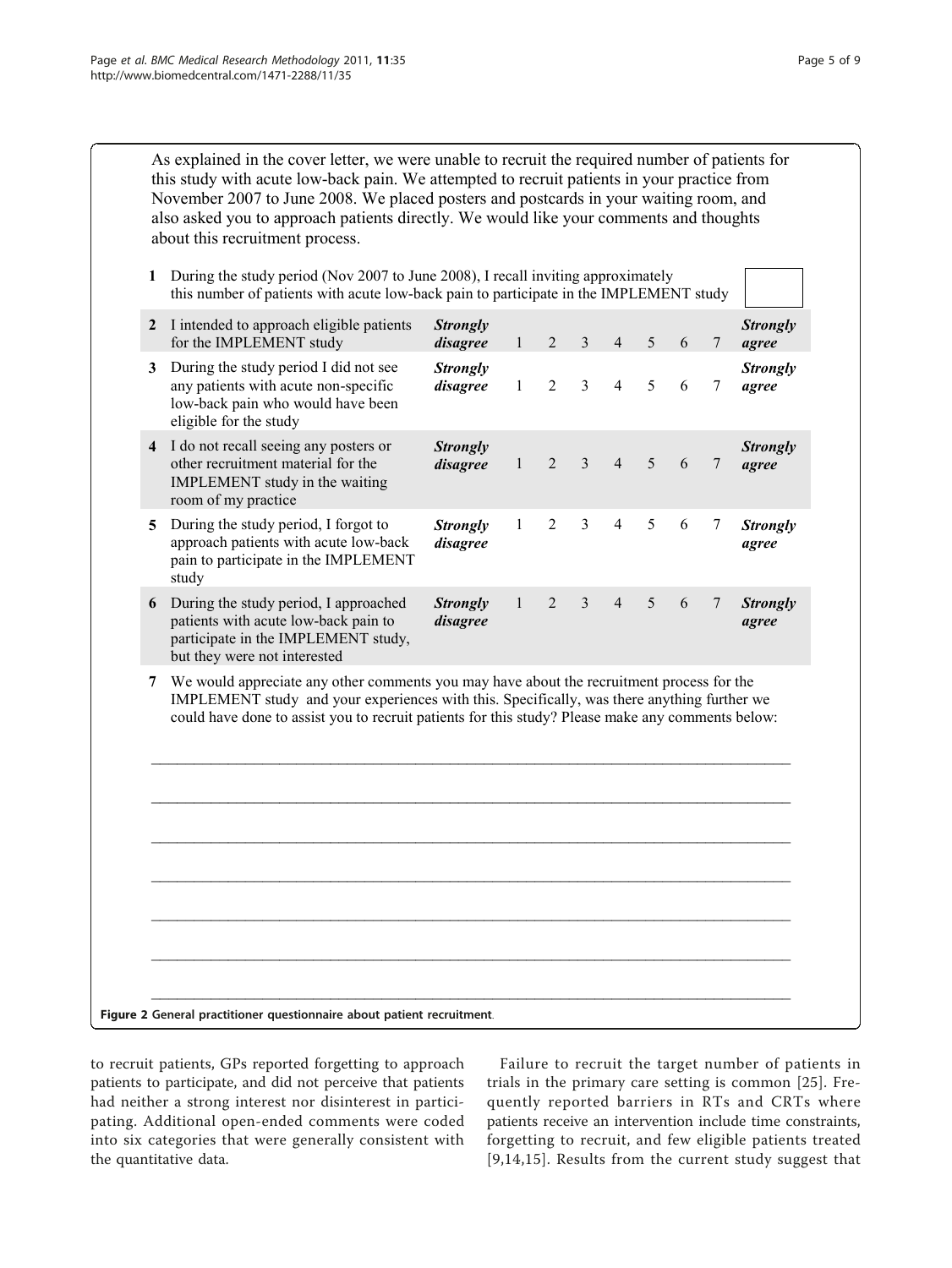#### <span id="page-5-0"></span>Table 1 General practice and general practitioner baseline characteristics

|                                                                                                    |                | Participated in patient<br>recruitment and posted<br>questionnaire | Dropped out of CRT prior<br>to patient recruitment |                           |  |
|----------------------------------------------------------------------------------------------------|----------------|--------------------------------------------------------------------|----------------------------------------------------|---------------------------|--|
| Practice factors at baseline                                                                       | N<br>practices |                                                                    | $\mathcal N$<br>practices                          |                           |  |
| Number of practices                                                                                | 81             |                                                                    | 11                                                 |                           |  |
| Number of GPs per practice (SD)                                                                    | 81             | 5(3.8)                                                             | 11                                                 | 6(4.1)                    |  |
| No. (%) rural practices                                                                            | 81             | 29(36)                                                             | 11                                                 | 2(18)                     |  |
| No. (%) with x-ray facility on site                                                                | 80             | 3(4)                                                               | 9                                                  | 1(11)                     |  |
| No. (%) of industrial practices                                                                    | 81             | 7(9)                                                               | 9                                                  | 0(0)                      |  |
| No. (%) of training practices                                                                      | 80             | 51 (64)                                                            | 9                                                  | 6(67)                     |  |
| Method of billing:                                                                                 | 76             |                                                                    | 9                                                  |                           |  |
| No. (%) Bulk bill                                                                                  |                | 12(16)                                                             |                                                    | 1(11)                     |  |
| No. (%) Co-payment                                                                                 |                | 64 (84)                                                            |                                                    | 8(89)                     |  |
| GP factors at baseline                                                                             |                |                                                                    | N GPs                                              |                           |  |
| Number                                                                                             | 94             |                                                                    | 18                                                 |                           |  |
| Mean age (years) (SD)                                                                              | 93             | 54 (10.3)                                                          | 8                                                  | 55 (14.1)                 |  |
| No. (%) female                                                                                     | 93             | 33 (35)                                                            | 10                                                 | 4(40)                     |  |
| Mean number of years since graduated (SD)                                                          | 93             | 30 (10.2)                                                          | 8                                                  | 31 (14.5)                 |  |
| No. (%) with special interest in low-back pain                                                     | 93             | 16(17)                                                             | 8                                                  | 0(0)                      |  |
| No. (%) undertaken LBP continuing education in past year                                           | 92             | 10(11)                                                             | 8                                                  | 1(12)                     |  |
| Mean number of patients seen per week (SD)                                                         | 92             | 126 (55.4)                                                         | 8                                                  | 129 (61.6)                |  |
| Mean number of LBP patients seen per week (SD) (averaged over the previous month)<br>[Median; IQR] | 90             | 12 (17.7) [8; 4 to<br>10]                                          | 8                                                  | 11 (5.4) [10; 9 to<br>12] |  |
| No. (%) who are members of local GP Division                                                       | 93             | 87 (93)                                                            | 8                                                  | 7(87)                     |  |

CRT = Cluster randomised trial; SD = standard deviation; GPs = general practitioners; IQR = Interquartile range [25<sup>th</sup> percentile - 75<sup>th</sup> percentile].

similar recruitment barriers may be faced in professional-cluster trials. Our hypothesis that lack of an intervention being directly targeted at patient participants may pose a major barrier to GPs recruitment of patients was not supported by the data. With the large number of clinical tasks GPs conduct during a consultation, it is likely that even if patients were very interested in participating, and GPs perceived this to be the case, the chances of them having limited time to invite patients into the study, or forgetting to do this, were probably high. Given the identified barriers in this study were similar to those reported in individual patient RTs, interventions which are effective in enhancing patient recruitment in individual patient RTs may also be applicable in professional-cluster trials.

This study highlights an important challenge for trialists planning to recruit patients in professional-cluster

trials undertaken in Australian primary care; namely, minimising the impact of the trial on practice staff time, maximizing the recruitment rate, and minimising the chance of selection bias. The use of advertisements in the waiting rooms during the first phase of recruitment in the IMPLEMENT CRT was designed to minimise this risk of selection bias arising from GPs recruiting patients and to reduce the burden on GPs and practice staff. On average, the GPs recalled seeing these advertisements in their practice, but such a passive strategy was not successful. The second two recruitment strategies had a high possibility of selective recruitment of patients, and in addition, required a greater time commitment from GPs and practice staff, and were also unsuccessful. Use of alternate strategies to minimise selection bias were not possible given available resources. To prevent bias from occurring in future professional-cluster trials, the ethics

| Table 2 General practitioners' responses to patient recruitment items in the survey |  |  |  |  |  |
|-------------------------------------------------------------------------------------|--|--|--|--|--|
|-------------------------------------------------------------------------------------|--|--|--|--|--|

| Mean | 95% CI    | Median       | IQR       |
|------|-----------|--------------|-----------|
| 5.6  | 52-59     | <sub>b</sub> | $5 - 6.5$ |
| 27   | $23 - 31$ |              | $-39$     |
| .3.T | $27 - 36$ |              | 1.6 - 4   |
| 4.4  | $40 - 48$ |              | $3.3 - 6$ |
| 3.5  | $31 - 39$ | 4            | $2 - 5$   |
|      |           |              |           |

\* Scored on a 7-point Likert scale from strongly disagree (1) to strongly agree (7).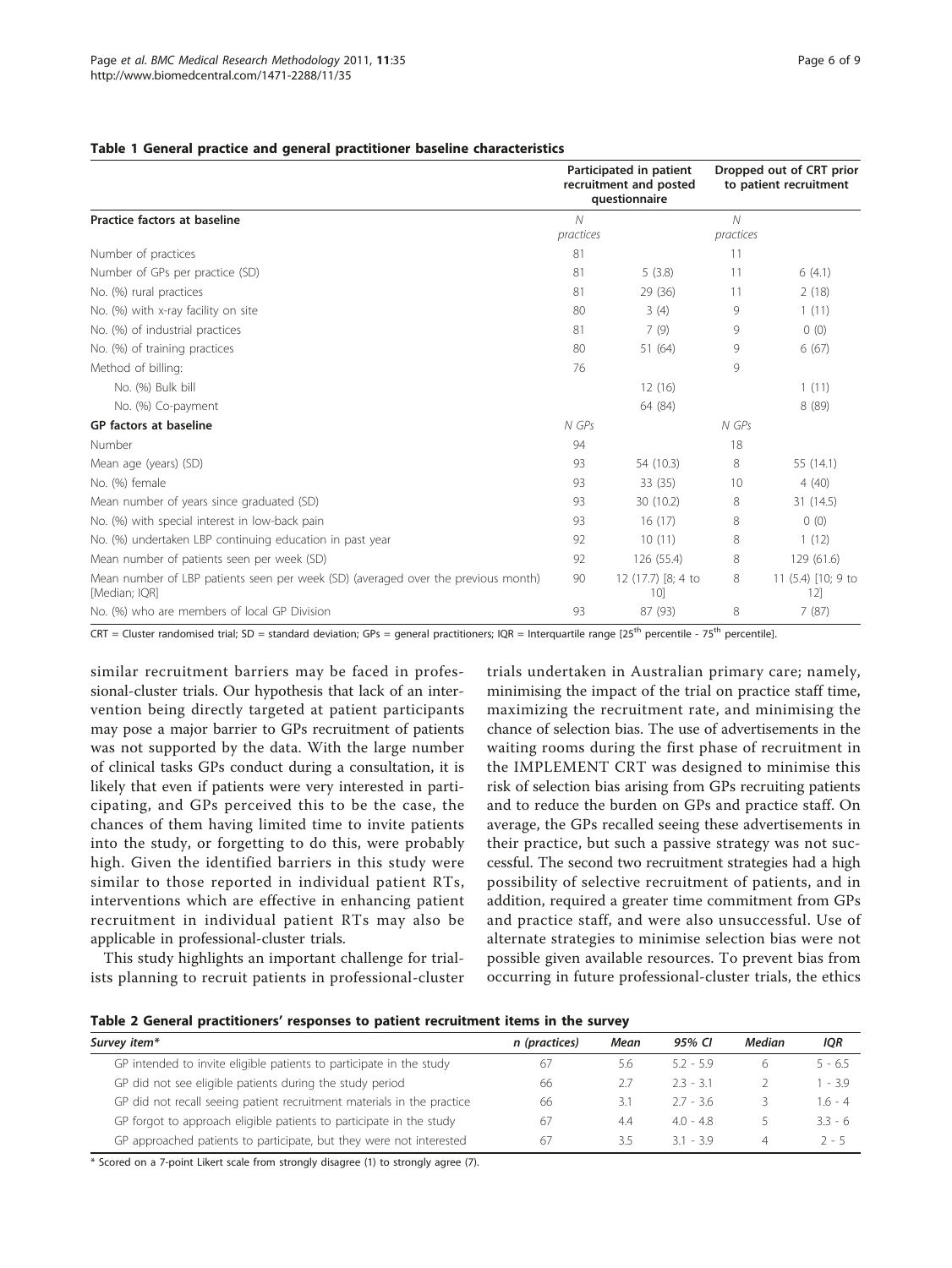| <b>Theme</b>                              | Illustrative quote                                                                                                                                                                                                                                                                                                                          |  |  |  |  |  |  |
|-------------------------------------------|---------------------------------------------------------------------------------------------------------------------------------------------------------------------------------------------------------------------------------------------------------------------------------------------------------------------------------------------|--|--|--|--|--|--|
| Time constraints                          | "I intended to try to recruit patients but I think there is too much going on during the consultation to assess LBP<br>that to add to it by discussing a 'study' would have been information overload. So unfortunately, recruiting for your<br>study was the first thing to go - just not enough time for everything in general practice." |  |  |  |  |  |  |
| Few eligible patients                     | "Most of my patients have chronic LBP and were not eligible for the study. Only a couple I encountered who were<br>eligible."                                                                                                                                                                                                               |  |  |  |  |  |  |
| Forgot to recruit patients                | "It probably would have helped to have a few reminder emails. I tried to make myself remember by putting up a<br>sign at eye level beside my computer, but that didn't help."                                                                                                                                                               |  |  |  |  |  |  |
| Confusion about recruitment<br>strategies | "All the documentation and stamps arrived. My understanding was that your researcher or office would contact our<br>office manager to explain the study. This did not occur. I was left without direction."                                                                                                                                 |  |  |  |  |  |  |
| Lack of patient interest                  | "Few patients were approached and not interested, then I lost the interest."                                                                                                                                                                                                                                                                |  |  |  |  |  |  |
| Lack of patient incentives                | "Suggest a free physiotherapy appointment/or better still a \$30 petrol voucher for their time if complete survey.<br>You would be inundated."                                                                                                                                                                                              |  |  |  |  |  |  |

<span id="page-6-0"></span>Table 3 Main themes identified from open-ended question, with illustrative quotes

and feasibility of alternative methods of obtaining patient data other than direct approach of patients needs to be considered [[19](#page-7-0)].

#### Methods for evaluating recruitment strategies

A number of different methods exist to evaluate patient recruitment strategies. The most rigorous method is a RT of different recruitment methods nested within a 'host' RT. When conducted properly this enables the recruitment rates to each strategy to be attributed to the recruitment strategy [\[26\]](#page-7-0). However, nested RTs pose a number of methodological challenges, including increased management burden, preferences of people recruiting participants for one recruitment strategy over another, and the potential impact on the statistical power of the 'host' RT [[26\]](#page-7-0). Alternate methods of evaluating recruitment strategies, including recruitment barrier surveys, are commonly undertaken following the failure to recruit patients. However, many of these observational studies are of poor quality. For example, a review of recruitment barrier studies in cancer RTs identified 27 studies using such surveys, many of which only included one item, providing limited data on reasons for poor recruitment [\[27](#page-8-0)]. Further, many surveys did not provide respondents with an opportunity to make additional comments, which can result in potentially valuable, unexpected, data being missed and limit potential hypothesis generation of reasons for poor recruitment. Additionally, response rates of these studies were infrequently reported, making it difficult to determine the extent to which the data reported is at risk of selection bias [[27](#page-8-0)]. To advance the evidence base, along with conducting high quality nested recruitment RTs, more care needs to be taken in the design of observational studies evaluating barriers to patient recruitment strategies.

# Limitations

The questionnaire only comprised seven items, which limits the amount of information provided. However, when developing the questionnaire our intention was to minimise responder burden, and the response rate of 84% to the six quantitative items suggests that health professionals are likely to complete a relatively short questionnaire. However the 16% non-responders may have provided different information about recruitment that may have affected our results. Second, all items may have been influenced by social desirability bias, the tendency of respondents to want to appear in a positive light [[28](#page-8-0)]. Responses to all items were also dependent on the GPs' recall of the patient recruitment period which started nine months prior to receiving the questionnaire. Determining the test-retest reliability of the items may have decreased the measurement error associated with responses [[29\]](#page-8-0). Another limitation, and one that is shared with many surveys, is that the content of the open-ended comments may have been influenced by the preceding items. Finally, the process of coding the open-ended comments necessarily involved some subjectivity and may have been biased by coders' expectations about the reasons for poor patient recruitment. To limit this subjectivity, two researchers coded the comments independently and all disagreements, of which there were few, were resolved via discussion. However it is still possible that other researchers may have coded the comments differently.

#### Conclusions

A brief questionnaire provided some insight into GPs perceptions about the reasons for the failure to recruit patients with acute LBP into a professional-cluster trial. The barriers to patient recruitment identified in this study were similar to those reported in trials which recruit patients to receive an intervention. Results indicate that while GPs intended to recruit patients, barriers such as time constraints and forgetting to recruit patients may have contributed to poor recruitment. To advance the evidence base for patient recruitment strategies in professional-cluster trials in the primary care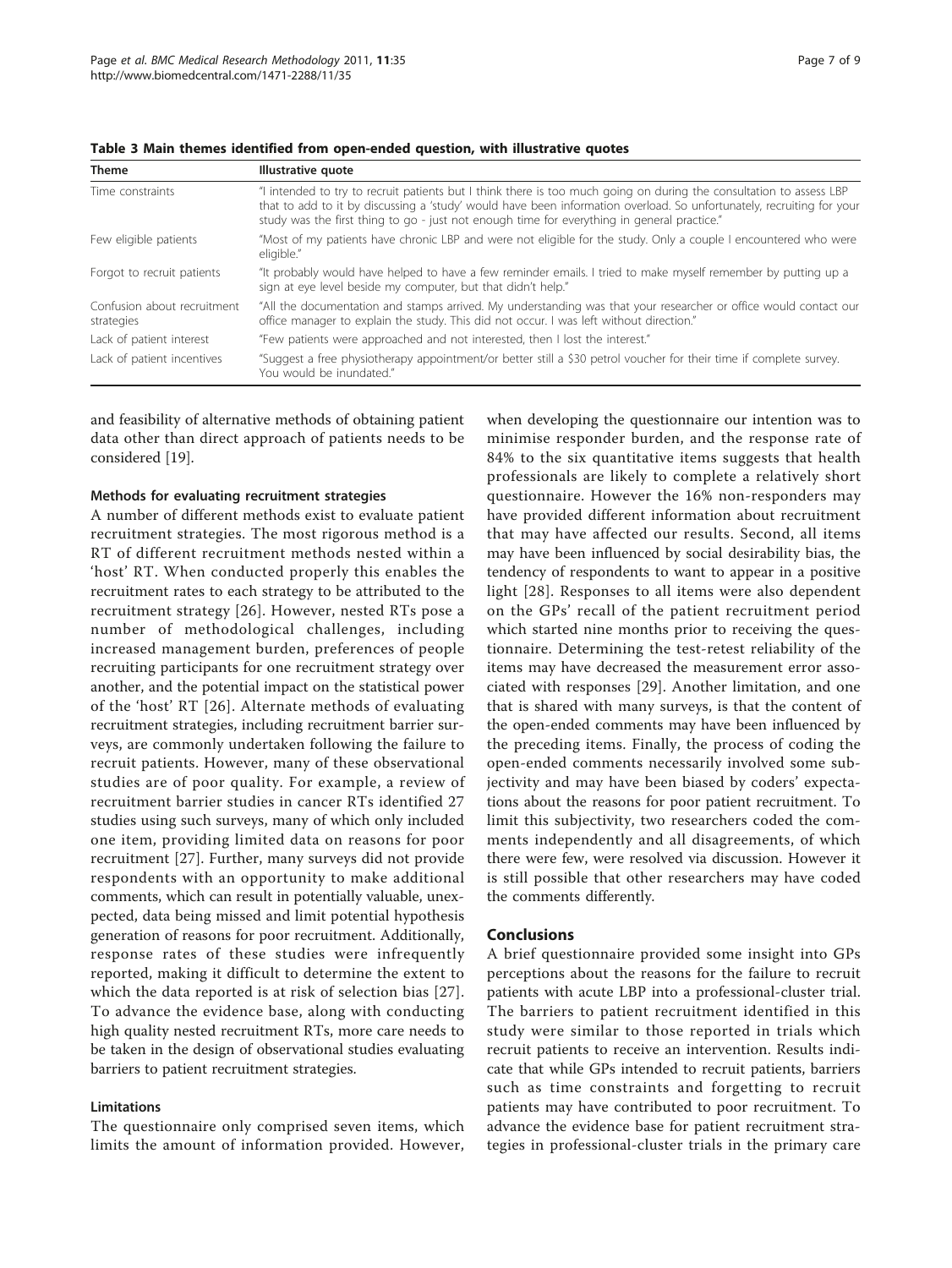<span id="page-7-0"></span>setting, trialists need to develop and evaluate patient recruitment strategies that minimise the efforts required by practice staff to recruit patients, meet privacy and ethical responsibilities, while also minimising the risk of recruiting a selective sample of patients.

#### Acknowledgements

We thank the co-investigators of the IMPLEMENT CRT for their input into the various design and planning issues for the study: Professor Rachelle Buchbinder, Dr Jill Francis, Professor Jeremy Grimshaw, Dr Peter Kent, Professor Susan Michie, Dr Duncan Mortimer, Associate Professor Peter Schattner and Professor Neil Spike. We thank Ms Kristine Egberts and Ms Sharon King for their assistance with recruiting GPs into the CRT, and Ms Hayley Barnes for visiting practices to deliver patient recruitment materials. We are grateful to Ms Katherine Beringer and Mr Kristian Forbes for entering data. We also thank Ms Cindy Manukonga for her administrative support. We thank the three referees who reviewed this paper for their helpful comments. Finally, we gratefully acknowledge the time of GP participants who completed surveys.

The trial was funded by the Australian National Health and Medical Research Council (NHMRC) by way of a Project Grant (334060). SDF is partly supported by a NHMRC Primary Health Care Fellowship (567071). All other authors are funded by Monash University. The NHMRC had no involvement in the study design, preparation of the manuscript, or the decision to submit the manuscript for publication.

#### Author details

<sup>1</sup>School of Public Health and Preventive Medicine, Monash University, Melbourne, Australia. <sup>2</sup>Primary Care Research Unit, University of Melbourne, Melbourne, Australia.

#### Authors' contributions

SEG, JEM, DAO and SDF conceptualized and designed the IMPLEMENT CRT and secured funding. SEG was the lead investigator of the funding application. MJP provided input on the recruitment strategies used in the CRT. SDF and SEG conceived the study to measure reasons for poor patient recruitment in the IMPLEMENT CRT and developed the questionnaire. MJP and SDF collected and analysed the recruitment questionnaire data. MJP wrote the first draft of the publication. JEM suggested some conceptual changes to the manuscript and contributed sections of text in the Background, Methods, Results and Discussion sections. All authors contributed to the revisions of the manuscript and take public responsibility for its content.

#### Competing interests

The authors declare that they have no competing interests.

Received: 8 September 2010 Accepted: 31 March 2011 Published: 31 March 2011

#### References

- 1. Caldwell PHY, Hamilton S, Tan A, Craig JC: [Strategies for increasing](http://www.ncbi.nlm.nih.gov/pubmed/21085696?dopt=Abstract) [recruitment to randomised controlled trials: systematic review.](http://www.ncbi.nlm.nih.gov/pubmed/21085696?dopt=Abstract) PLoS Med 2010, 7(11):e1000368.
- 2. Campbell MK, Snowdon C, Francis D, Elbourne D, McDonald AM, Knight R, Entwistle V, Garcia J, Roberts I, Grant A, et al: Recruitment to randomised trials: strategies for enrolment and participation study. The STEPS study. Health Technology Assessment 2007, 11:48.
- Treweek S, Mitchell E, Pitkethly M, Cook J, Kjeldstrom M, Taskila T, Johansen M, Sullivan F, Wilson S, Jackson C, et al: Strategies to improve recruitment to randomised controlled trials. Cochrane Database of Systematic Reviews 2010, , Issue 1: Art. No.: MR000013.
- 4. Donner A, Klar N: Design and Analysis of Cluster Randomization Trials in Health Research London: Arnold; 2000.
- 5. Eldridge SM, Ashby D, Feder GS, Rudnicka AR, Ukoumunne OC: [Lessons for](http://www.ncbi.nlm.nih.gov/pubmed/16281464?dopt=Abstract) [cluster randomized trials in the twenty-first century: a systematic review](http://www.ncbi.nlm.nih.gov/pubmed/16281464?dopt=Abstract) [of trials in primary care.](http://www.ncbi.nlm.nih.gov/pubmed/16281464?dopt=Abstract) Clinical Trials 2004, 1:80-90.
- 6. Bell-Syer SE, Moffett JA: [Recruiting patients to randomized trials in](http://www.ncbi.nlm.nih.gov/pubmed/10758084?dopt=Abstract) [primary care: principles and case study.](http://www.ncbi.nlm.nih.gov/pubmed/10758084?dopt=Abstract) Fam Pract 2000, 17(2):187-191.
- 7. Leathem CS, Cupples ME, Byrne MC, O'Malley M, Houlihan A, Murphy AW, Smith SM: [Identifying strategies to maximise recruitment and retention](http://www.ncbi.nlm.nih.gov/pubmed/19545366?dopt=Abstract) [of practices and patients in a multicentre randomised controlled trial of](http://www.ncbi.nlm.nih.gov/pubmed/19545366?dopt=Abstract) [an intervention to optimise secondary prevention for coronary heart](http://www.ncbi.nlm.nih.gov/pubmed/19545366?dopt=Abstract) [disease in primary care.](http://www.ncbi.nlm.nih.gov/pubmed/19545366?dopt=Abstract) BMC Medical Research Methodology 2009, 9:40.
- 8. Peto V, Coulter A, Bond A: [Factors affecting general practitioners](http://www.ncbi.nlm.nih.gov/pubmed/8359613?dopt=Abstract)' [recruitment of patients into a prospective study.](http://www.ncbi.nlm.nih.gov/pubmed/8359613?dopt=Abstract) Family Practice 1993, 10(2):207-211.
- 9. Spaar A, Frey M, Turk A, Karrer W, Puhan MA: [Recruitment barriers in a](http://www.ncbi.nlm.nih.gov/pubmed/19254374?dopt=Abstract) [randomized controlled trial from the physician](http://www.ncbi.nlm.nih.gov/pubmed/19254374?dopt=Abstract)'s perspective - a postal [survey.](http://www.ncbi.nlm.nih.gov/pubmed/19254374?dopt=Abstract) BMC Medical Research Methodology 2009, 9:14.
- 10. Williamson MK, Pirkis J, Pfaff JJ, Tyson O, Sim M, Kerse N, Lautenschlager NT, Stocks NP, Almeida OP: [Recruiting and retaining GPs and patients in](http://www.ncbi.nlm.nih.gov/pubmed/17875219?dopt=Abstract) [intervention studies: the DEPS-GP project as a case study.](http://www.ncbi.nlm.nih.gov/pubmed/17875219?dopt=Abstract) BMC Medical Research Methodology 2007, 7:42.
- 11. Farrin A, Russell I, Torgerson D, Underwood M: [Differential recruitment in](http://www.ncbi.nlm.nih.gov/pubmed/16279133?dopt=Abstract) [a cluster randomized trial in primary care: the experience of the UK](http://www.ncbi.nlm.nih.gov/pubmed/16279133?dopt=Abstract) [back pain, exercise, active management and manipulation \(UK BEAM\)](http://www.ncbi.nlm.nih.gov/pubmed/16279133?dopt=Abstract) [feasibility study.](http://www.ncbi.nlm.nih.gov/pubmed/16279133?dopt=Abstract) Clin Trials 2005, 2(2):119-124.
- 12. Peters-Klimm F, Campbell S, Muller-Tasch T, Schellberg D, Gelbrich G, Herzog W, Szecsenyi J: [Primary care-based multifaceted, interdisciplinary](http://www.ncbi.nlm.nih.gov/pubmed/19678944?dopt=Abstract) [medical educational intervention for patients with systolic heart failure:](http://www.ncbi.nlm.nih.gov/pubmed/19678944?dopt=Abstract) [lessons learned from a cluster randomised controlled trial.](http://www.ncbi.nlm.nih.gov/pubmed/19678944?dopt=Abstract) Trials 2009, 10:68.
- 13. Hoddinott P, Britten J, Harrild K, Godden DJ: Recruitment [issues when](http://www.ncbi.nlm.nih.gov/pubmed/16996320?dopt=Abstract) [primary care population clusters are used in randomized controlled](http://www.ncbi.nlm.nih.gov/pubmed/16996320?dopt=Abstract) [clinical trials: climbing mountains or pushing boulders uphill?](http://www.ncbi.nlm.nih.gov/pubmed/16996320?dopt=Abstract) Contemporary Clinical Trials 2007, 28:232-241.
- 14. Ross S, Grant A, Counsell C, Gillespie W, Russell I, Prescott R: [Barriers to](http://www.ncbi.nlm.nih.gov/pubmed/10580777?dopt=Abstract) [participation in randomised controlled trials: a systematic review.](http://www.ncbi.nlm.nih.gov/pubmed/10580777?dopt=Abstract) Journal of Clinical Epidemiology 1999, 52(12):1143-1156.
- 15. Johnston S, Liddy C, Hogg W, Donskov M, Russell G, Gyorfi-Dyke E: [Barriers](http://www.ncbi.nlm.nih.gov/pubmed/21144048?dopt=Abstract) [and facilitators to recruitment of physicians and practices for primary](http://www.ncbi.nlm.nih.gov/pubmed/21144048?dopt=Abstract) [care health services research at one centre.](http://www.ncbi.nlm.nih.gov/pubmed/21144048?dopt=Abstract) BMC Medical Research Methodology 2010, 10:109.
- 16. Eldridge SM, Ashby D, Feder G: [Informed patient consent to participation](http://www.ncbi.nlm.nih.gov/pubmed/16279130?dopt=Abstract) [in cluster randomized trials: and empirical exploration of trials in](http://www.ncbi.nlm.nih.gov/pubmed/16279130?dopt=Abstract) [primary care.](http://www.ncbi.nlm.nih.gov/pubmed/16279130?dopt=Abstract) Clinical Trials 2005, 2:91-98.
- 17. Torgerson DJ: [Contamination in trials: is cluster randomisation the](http://www.ncbi.nlm.nih.gov/pubmed/11159665?dopt=Abstract) [answer?](http://www.ncbi.nlm.nih.gov/pubmed/11159665?dopt=Abstract) BMJ 2001, 322:355-357.
- 18. Hakkennes S, Green S: [Measures for assessing practice change in medical](http://www.ncbi.nlm.nih.gov/pubmed/17150111?dopt=Abstract) [practitioners.](http://www.ncbi.nlm.nih.gov/pubmed/17150111?dopt=Abstract) Implementation Science 2006, 1:29.
- 19. Hutton JL, Eccles MP, Grimshaw JM: [Ethical issues in implementation](http://www.ncbi.nlm.nih.gov/pubmed/19091100?dopt=Abstract) [research: a discussion of the problems in achieving informed consent.](http://www.ncbi.nlm.nih.gov/pubmed/19091100?dopt=Abstract) Implementation Science 2008, 3:52.
- 20. Eldridge S, Ashby D, C B, Wakelin M, Feder G: [Internal and external validity](http://www.ncbi.nlm.nih.gov/pubmed/18364360?dopt=Abstract) [of cluster randomised trials: systematic review of recent trials.](http://www.ncbi.nlm.nih.gov/pubmed/18364360?dopt=Abstract) BMJ 2008, 336(7649):876-880.
- 21. Eldridge S, Kerry S, Torgerson DJ: [Bias in identifying and recruiting](http://www.ncbi.nlm.nih.gov/pubmed/19819928?dopt=Abstract) [participants in cluster randomised trials: what can be done?](http://www.ncbi.nlm.nih.gov/pubmed/19819928?dopt=Abstract) BMJ 2009, 339:b4006.
- 22. NHMRC: National Statement on Ethical Conduct in Human Research Canberra, Australia: National Health and Medical Research Council (NHMRC); 2007.
- 23. Perkins D, Harris MF, Tan J, Christl B, Taggart J, Fanaian M: [Engaging](http://www.ncbi.nlm.nih.gov/pubmed/18700984?dopt=Abstract) [participants in a complex intervention trial in Australian General](http://www.ncbi.nlm.nih.gov/pubmed/18700984?dopt=Abstract) [Practice.](http://www.ncbi.nlm.nih.gov/pubmed/18700984?dopt=Abstract) BMC Medical Research Methodology 2008, 8:55.
- 24. McKenzie JE, French SD, O'Connor DA, Grimshaw JM, Mortimer D, Michie S, Francis J, Spike N, Schattner P, Kent PM, et al: [IMPLEmenting a clinical](http://www.ncbi.nlm.nih.gov/pubmed/18294375?dopt=Abstract) [practice guideline for acute low back pain evidence-based](http://www.ncbi.nlm.nih.gov/pubmed/18294375?dopt=Abstract) [manageMENT in general practice \(IMPLEMENT\): cluster randomised](http://www.ncbi.nlm.nih.gov/pubmed/18294375?dopt=Abstract) [controlled trial study protocol.](http://www.ncbi.nlm.nih.gov/pubmed/18294375?dopt=Abstract) Implementation Science 2008, 3:11.
- 25. Herber OR, Schnepp W, Rieger MA: Recruitment rates and reasons for community physicians' non-participation in an interdisciplinary intervention study on leg ulceration. BMC Medical Research Methodology 2009, 9:61.
- 26. Graffy J, Bower P, Ward E, Wallace P, Delaney B, Kinmonth AL, Collier D, Miller J: [Trials within trials? Researcher, funder and ethical perspectives](http://www.ncbi.nlm.nih.gov/pubmed/20433728?dopt=Abstract)